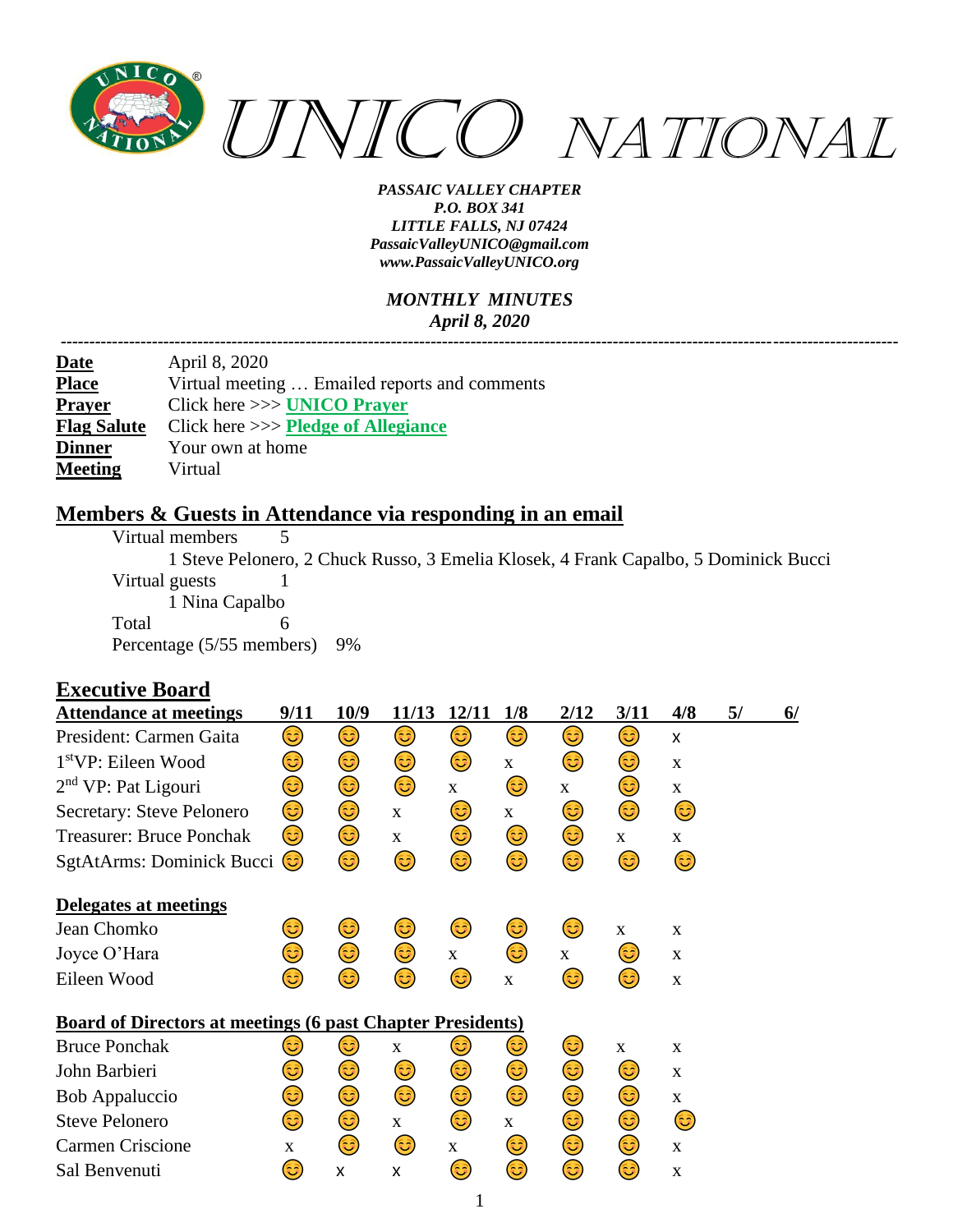

*MONTHLY MINUTES April 8, 2020*

*---------------------------------------------------------------------------------------------------------------------------------------------------*

| <b>Past Chapter Presidents in attendance at meetings</b> |      |      |       |       |     |      |      |              |    |    |
|----------------------------------------------------------|------|------|-------|-------|-----|------|------|--------------|----|----|
|                                                          | 9/11 | 10/9 | 11/13 | 12/11 | 1/8 | 2/12 | 3/11 | 4/8          | 5/ | 6/ |
| Joe Agresti PNP                                          | فأ   | 3    | 3     | ಡಿ    | 3)  | 3    | 3    | X            |    |    |
| <b>Bob Appaluccio</b>                                    | 3    | ಡಿ   | 3     | ಡಿ    | 3   | 3    | ಟ    | X            |    |    |
| John Barbieri                                            | 3    | 3    | 3     | 3     | 3   | 3    | 3    | X            |    |    |
| Sal Benvenuti                                            | ಄)   | X    | X     | 3     | 3   | 3    | 3    | X            |    |    |
| Carmen Criscione                                         | X    | ಡಿ   | 3     | X     | ದಿ  | 63   | 63)  | X            |    |    |
| John Morano                                              | 3    | 6    | 3     | X     | 63) | 63   | 3)   | X            |    |    |
| <b>Steve Pelonero</b>                                    | 3    | 3    | X     | 3     | X   | 3    | 3    | ಡಿ           |    |    |
| <b>Bruce Ponchak</b>                                     | ಡಿ   | 3    | X     | ಡಿ    | 63) | 3    | X    | $\mathbf{x}$ |    |    |
| <b>Chuck Russo</b>                                       | ಄)   | 6    | 3     | 3     | 3   | 63)  | 63   | 3            |    |    |
| Angelo Verrone                                           | ಡಿ   | 63   | 3     | ದಿ    | 63) | 6    | X    | X            |    |    |

## **Opening Remarks**

- **President Carmen Gaita:**
	- None given
- **1 st VP Eileen Wood:**
	- None given
- **2 nd VP Patrick Ligouri:**
	- None given

# **Secretary Minutes**

Secretary: Steve Pelonero

Steve emailed the March minutes to all of the chapter members as well as to the National Office for their records. They are also on our chapter website

• Motion to accept  $1<sup>st</sup>$  $X$  $2<sub>nd</sub>$  $\bar{X}$ All were in favor: X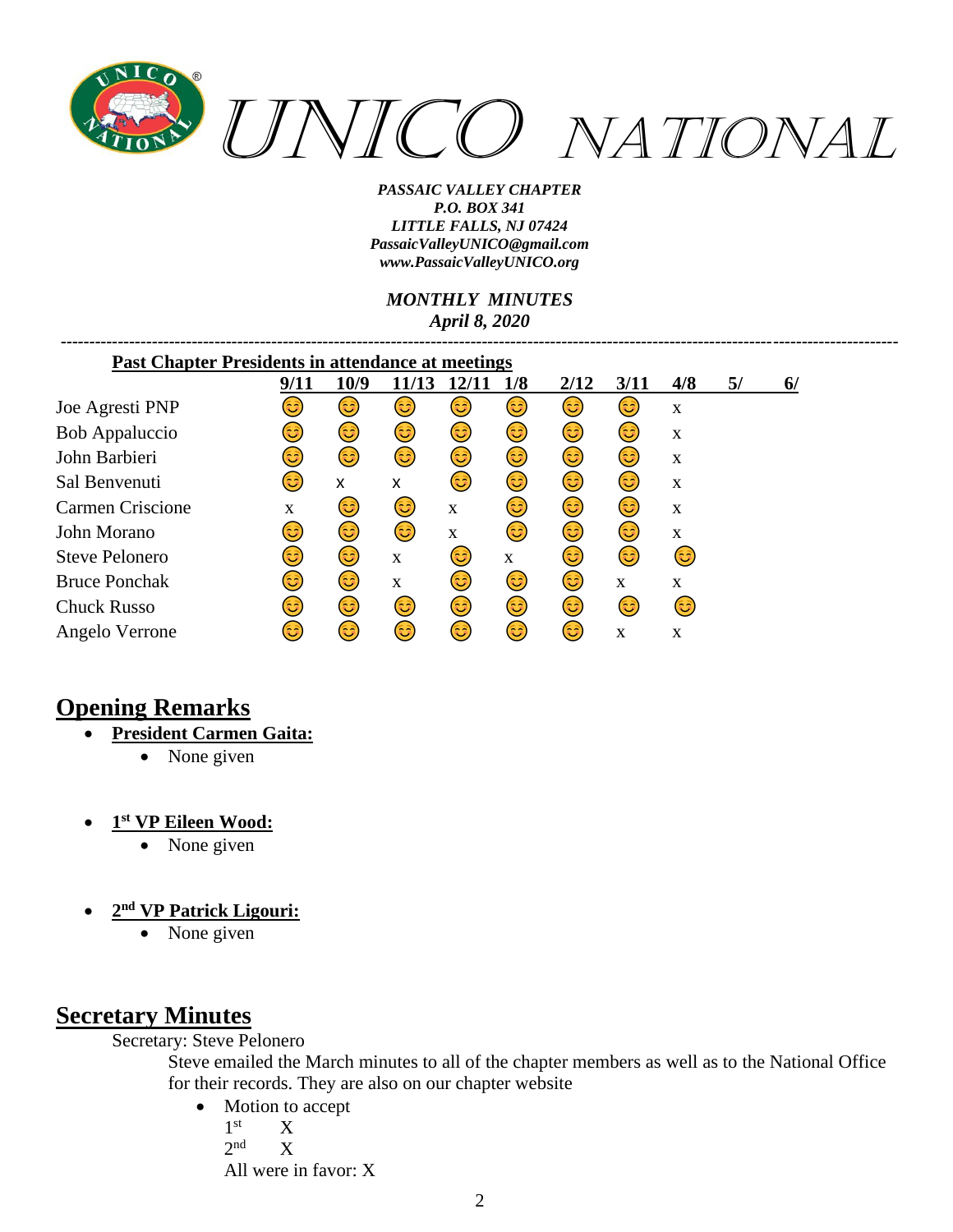

*MONTHLY MINUTES April 8, 2020*

*---------------------------------------------------------------------------------------------------------------------------------------------------*

### **Treasurer Report**

Treasurer: Bruce Ponchak

- x
- Motion to accept
	- $1<sup>st</sup>$  $X$
	- $2<sup>nd</sup>$  X

All were in favor: X

### **Bills and Communications**

• None reported

## **Fundraising Committees**

- **Beefsteak Dinner: Joe Benvenuti**
	- No report given
- **Holiday Cheer: Bob Appaluccio**
	- No report given
- **Food Pantry: Roni Corrado**
	- No report given
- **Overseas and Food Pantry: Roni Corrado**
	- No report given
- **Golf Outing: Joe Barone**
	- No report given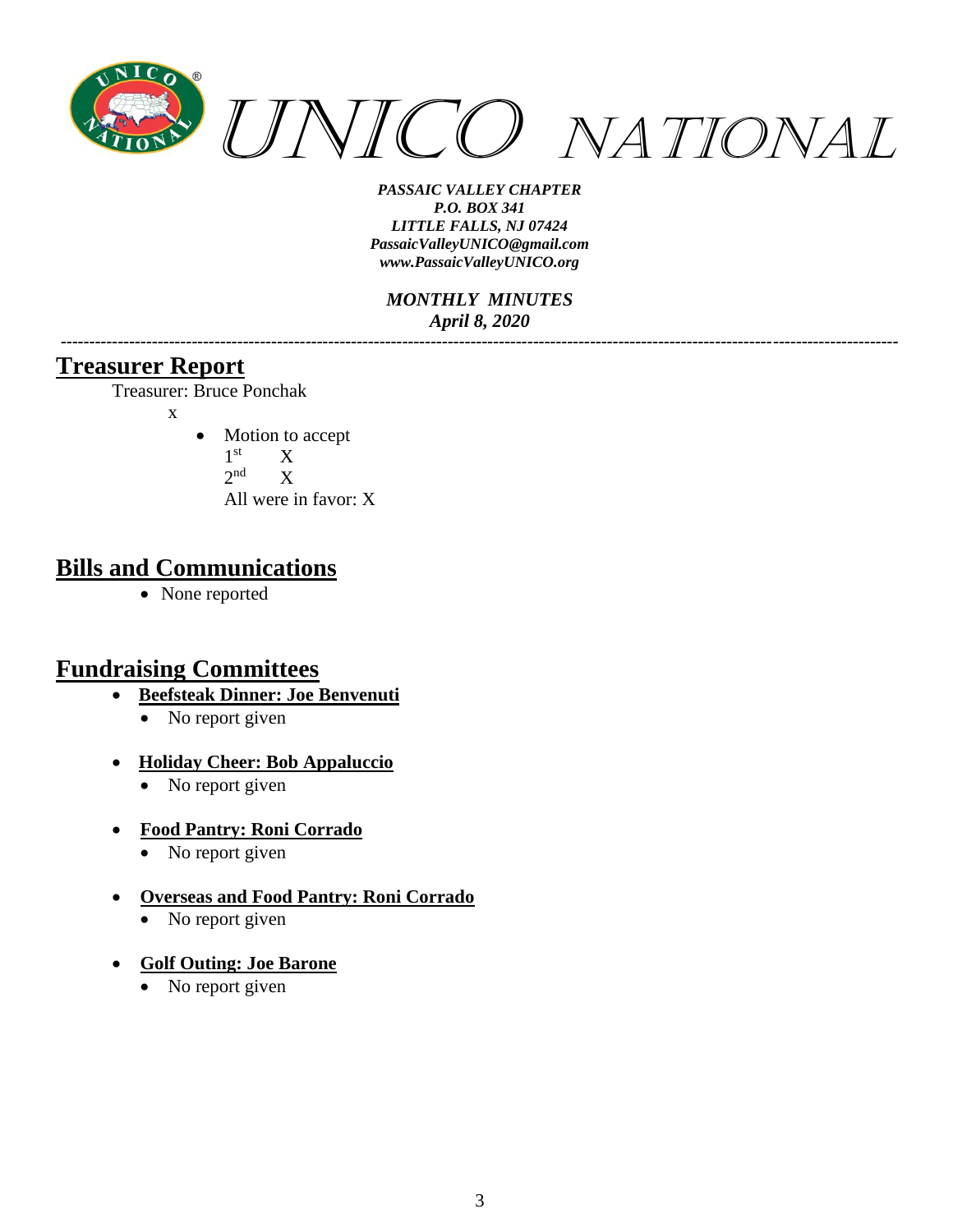

*MONTHLY MINUTES April 8, 2020*

*---------------------------------------------------------------------------------------------------------------------------------------------------*

#### • **Community Service Day: Chuck Russo**

- Unfortunately, due to the current COVID19 situation, the food drive scheduled for April  $25<sup>th</sup>$  must be cancelled.
- I will be working with Little Falls ShopRite in an effort to possibly re-schedule this Community Service event for some time in the fall.
- My sincere gratitude for the support over the years and especially to chapter members who had unselfishly volunteered to participate.
- Stay safe, and add a prayer or two to St Rocco, the patron saint against epidemics and infectious diseases.

## **Non Fundraising Committees**

- **Scholarship Dinner: Joe Agresti and Chuck Russo**
	- No report given
- **Bunny Breakfast: Joe Agresti**
	- No report given

• **Good and Welfare: Sal Nocella**

- Dominick Bucci: Please pray for my sister, Fran Cuccinello. She is in ICU at St. Joseph's Hospital in Wayne. Covid-19. Pray for everyone in this world this Easter season especially doctors, nurses and first responders. I wish everyone a great Easter. Dominick J. Bucci
- Steve Pelonero: Please pray for the soul of our Past UNICO Foundation President, John DiNapoli. John had passed away Tuesday evening from the Covid-19 virus

### • **Membership: John Barbieri**

- No report given
- **Newsletter: Steve Pelonero**
	- Newsletter is online: Click here >>> **[www.PassaicV](http://www.passaic/)alleyUNICO.org**
	- Website: March 11th meeting 85,542 hits 66 hits since the February 12th meeting
	- Website: April  $8<sup>th</sup>$  virtual meeting 85,597 hits 55 hits since the March 11th meeting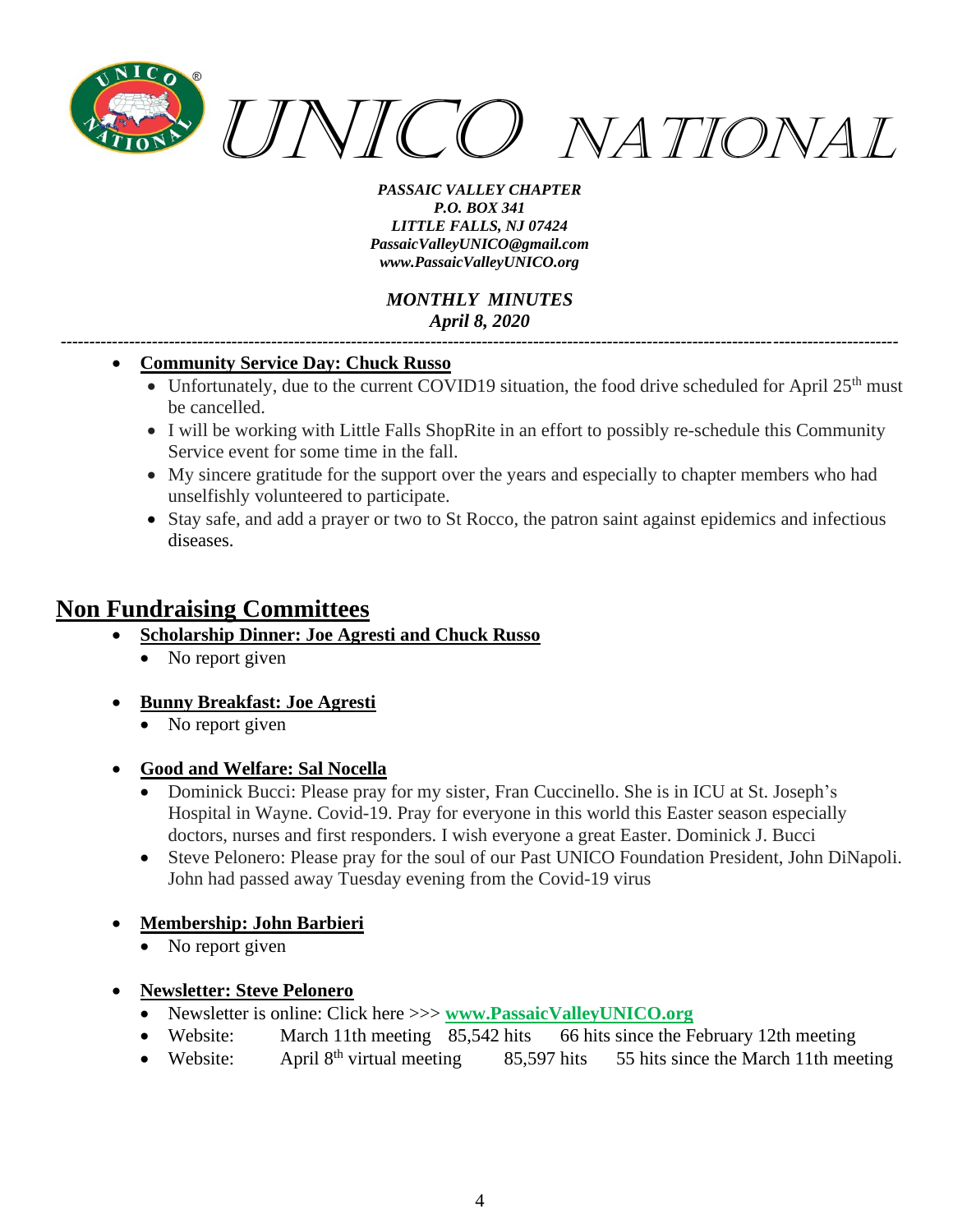

*MONTHLY MINUTES April 8, 2020 ---------------------------------------------------------------------------------------------------------------------------------------------------*

### **District and National Events**

- **District News**
	- $\circ$  The NJ IV District March 25<sup>th</sup> meeting was cancelled

#### • **National News**

- o **National Website Update**
	- Stay in touch with National by clicking here **>>> [National Website Page](http://www.unico.org/)**

#### o **Midyear ~ March 19, 20, 21 ~ Thurs, Fri, Sat ~ St. Petersburg FL**

o The St. Petersburg, FL, UNICO National Mid-Year Board Meeting was cancelled

### **Old Business**

- Carmen Gaita reported that he assigned a Nominating Committee and thanked those that volunteered their service to our chapter. A motion to come off the floor will be at a future meeting, but those that the committee pushed forward are:
	- o For president: Eileen Wood
	- o For 1st VP: Pat Ligouri
	- o For 2nd VP: Dominick Bucci
	- o Treasurer: Bruce Ponchak
	- o Secretary: Chuck Russo stepped up
	- o Sgt.At-Arms: Jim Minnella
- President Carmen reported that the budget was balanced but in order to make it balance it was needed to take \$4,500 from our slush fund. He stressed that we need to / should stick to the budget for the rest of the year unless someone has a fundraiser that they would like to chair
- Carmen Criscione, who is on our dinner meeting committee, remarked that most restaurants will work with us, but that Wednesday is a bad day for some of them. Carmen Gaita asked if anyone was against changing the day of the week. Steve Pelonero noted that as per our chapter constitution, that as long as we give a two week notice any day of the week is ok

### **New Business**

None reported